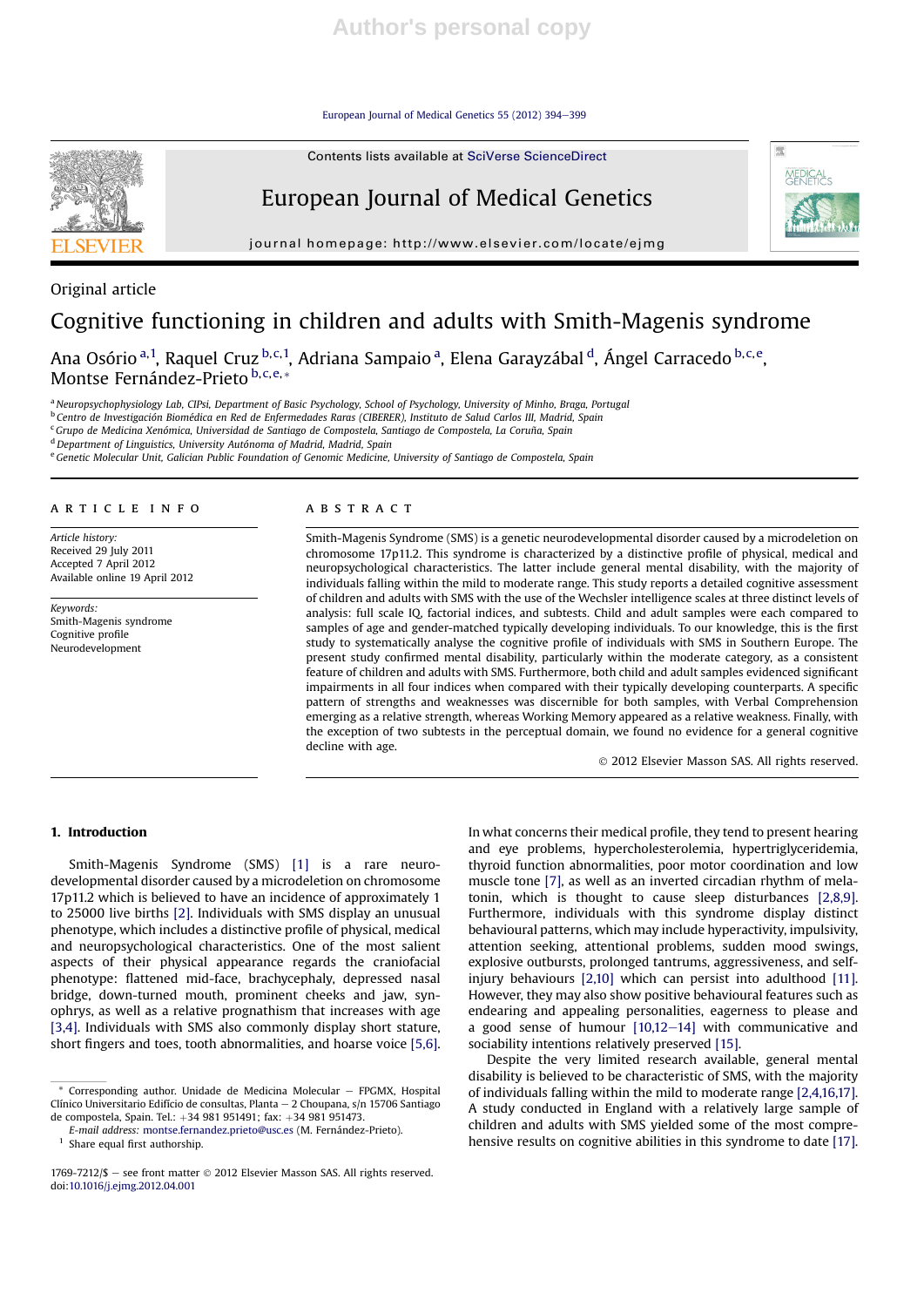A. Osório et al. / European Journal of Medical Genetics 55 (2012) 394–399

Although no differences were found between verbal and performance skills as assessed by the WISC-III and the WAIS-R, a pattern of relative strengths and weaknesses was discernible. Indeed, and similarly to what had been found by a previous study [4], long-term memory, perceptual skills and the ability to use computers were reported as relative strengths for both children and adults. In contrast, sequential processing, visuo-motor coordination, response speed and short-term auditory memory were considered relative weaknesses. The study also showed that contrary to what has been reported for other genetic disorders (e.g., Down syndrome and Williams syndrome), there does not seem to be a decline of cognitive abilities with age [18,19]. Curiously, a previous study [4] in which the Kaufman Brief Intelligence Test was administered to a small sample of 2 males and 8 females from the Northeast of the U.S.A., had also indicated reading as a relatively preserved ability, but this was not further confirmed [17].

Although it must be acknowledged that the two pioneer studies reported above [4,17] constitute important first steps towards a better understanding of the cognitive profile of individuals with SMS, there is still very limited information available and replication is undeniably needed. For instance, both studies lacked comparisons with a control group. Our study is the first to systematically study the cognitive profile in SMS, while including comparison samples of age- and sex-matched samples of typically developing individuals. The present paper aims to extend previous findings by reporting data on the cognitive functioning of a sample of 18 children, adolescents and adults with SMS while comparing and contrasting with the results of 18 typically developing age- and sexmatched controls.

#### 2. Material and methods

#### 2.1. Participants

Participants were drawn from two different groups: (a) 15 children, adolescents and adults with SMS (7 females), recruited at the Fundación Pública Galega de Medicina Xenómica (Santiago de Compostela, Spain); (b) 15 chronological age- and sex-matched controls recruited from the general population. Participants of the SMS group were aged 7 to 29 years ( $M = 14.0$ ,  $SD = 6.89$ ) and diagnoses had been previously established by the presence of the physical and behavioural phenotypes consistent with the syndrome (see appendix 1 for clinical characteristics of our group), as well as by the presence of genetic deletions on 17p11.2 (including RAI1) detected by fluorescent in situ hybridization (FISH). In one individual, a mutation was found in the coding region of RAI1 ( $c3265C > T$ ). This is consistent with recent accounts of the occurrence of this type of genetic alteration as a cause for SMS in a minority of cases [20]. Exclusion criteria were the presence of sensorial or speech disorders, as well as comorbidity with severe psychopathology not associated with this syndrome. Participants in the control group were screened for sensorial, psychiatric or neurodevelopmental disorders. Informed consent was obtained from all participants in the study.

Most of the SMS participants had a history of attention problems, psychomotor delay and speech delay. The majority had also a history of aggressive behaviour and sleep disturbances. Most patients were medicated with antipsychotics (e.g., risperidone, aripiprazole). Some were also prescribed with melatonin supplements (for sleep disturbances) or stimulant drugs to improve attention span (e.g., methylphenidate).

All of the SMS children (up to the age of 18 years) attended special needs schools but were living with their families. In contrast, all adults spent their week in institutionalized settings where they attended specialized educational and/or professional programs, returning home on the weekends.

#### 2.2. Instruments

General cognitive functioning was assessed by the Wechsler Intelligence Scale for Children-IV (WISC-IV [21]) for participants up to the age of 16,whereas for older participants the Wechsler Adult Intelligence Scale  $-$  III (WAIS-III [22]) was used. These scales are two of the most internationally used systems for assessing Intellectual Quotient (Full Scale  $IQ - FSIQ$ ). In addition, they allow for the discrimination of 4 factorial indexes  $-$  Perceptual Reasoning/Organization, Processing Speed, Verbal Comprehension, and Working Memory  $-$  and also of the participant's performance on each subtest.

#### 2.3. Procedure

After explaining the goals of the research, data on participants' socio-demographic, diagnostic and clinical history were gathered. Signed consent forms were also obtained. The Wechsler scales were then administered to the participants.

Some of the behavioural manifestations seen in this syndrome  $$ such as hyperactivity, impulsivity, intense and prolonged tantrums, and aggressiveness  $-$  can constitute serious challenges for cognitive assessments. In our sample, one SMS participant refused to complete the assessment with our researcher, so we requested the collaboration of a psychologist with whom this individual was more familiarized. For other participants we typically asked for the presence of a person of reference (e.g., a close relative) who would help them complete the testing session. Because of the difficulties associated with testing individuals with this syndrome, assessments lasted around one and a half hours and were divided in two sessions.

#### 2.4. Data analysis

Descriptive statistics were used to characterize all participants. The number of participants in each sample of individuals with SMS and controls ( $n = 9$  for children and adolescents;  $n = 6$  for adults) suggests the use of non-parametric tests. However, as advised by Fife-Schaw [23], we computed parametric tests as well as their non-parametric equivalents. Given that the pattern of results remained unchanged, we opted to present the results of the parametric tests as these are more robust and reduce the number of tests performed, thus decreasing the probability of Type I error. In addition, as mentioned above, one individual was found to have a genetic mutation (versus the typical deletion) on RAI1. To analyse the relative importance of this individual in the obtained results we repeated all analyses excluding this participant (and the paired control) and we confirmed that results did not change. Therefore, reported results henceforth include this participant. Parametric ttests were used to compare the groups and repeated measures ANOVA were used to analyse intragroup variables.

# 3. Results

Table 1 contains the descriptive statistics regarding sex and age of the entire sample of individuals with SMS as well as of the sample of typically developing individuals. Information on age and sex distribution for children and adolescents (henceforth children) and adults with SMS is also displayed inTable 1. As anticipated, no age differences were found between children with SMS,  $t(10) = 0$ ,  $p = 1.0$ , and adults with SMS,  $t(10) = .20$ ,  $p = .848$ , relative to their control groups.

In what concerns the SMS child sample, the mean distribution of the FSIQ fell within the moderate mental disability category,  $M = 52.78$ ,  $SD = 12.90$  (Table 2). More concretely, the FSIQ of 66.6% of the children with SMS ( $n = 9$ ) placed them in the moderate mental disability category (FSIQ between 40 and 54), while two children were classified in the mild mental disability category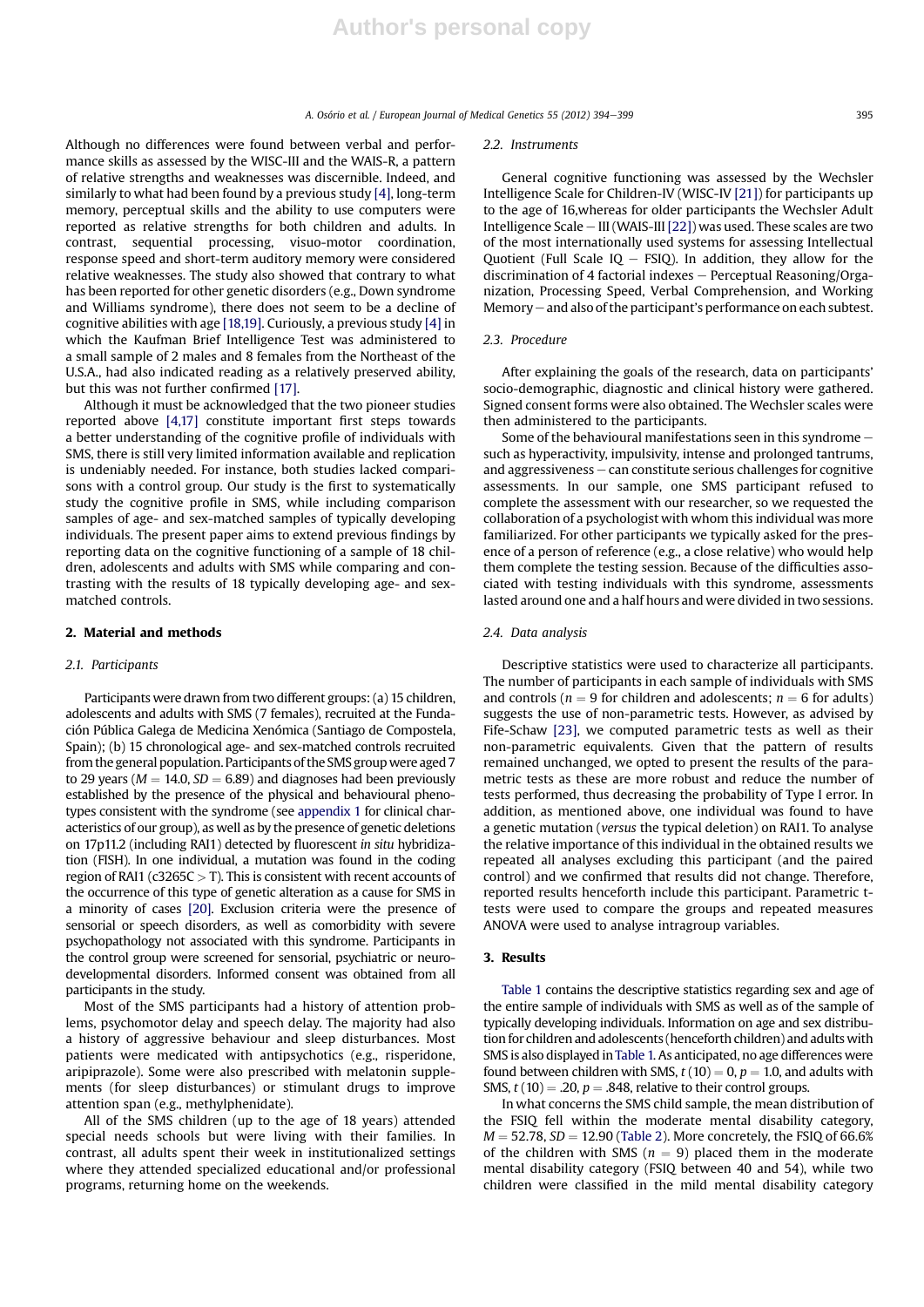396 396 A. Osório et al. / European Journal of Medical Genetics 55 (2012) 394–399

| Socio-demographic data for the Smith-Magenis group and the control group. |                |          |            |                         |              |                     |             |                            |  |
|---------------------------------------------------------------------------|----------------|----------|------------|-------------------------|--------------|---------------------|-------------|----------------------------|--|
|                                                                           | SMS $(n = 15)$ |          |            | SM children ( $n = 9$ ) |              | SM adults $(n = 6)$ |             | Control group ( $n = 15$ ) |  |
|                                                                           | M(SD)          | Range    | M(SD)      | Range                   | M(SD)        | Range               | M(SD)       | Range                      |  |
| Age                                                                       | 14 (6.89)      | $7 - 29$ | 9.11(1.96) | $7 - 12$                | 21.33 (4.37) | $18 - 29$           | 13.8 (6.65) | $7 - 29$                   |  |
| Sex                                                                       | n              |          |            |                         | n            | %                   | N           | $\%$                       |  |
| Male                                                                      |                | 53.3     |            | 44.4                    |              | 66.7                |             | 53.3                       |  |
| Female                                                                    |                | 43.7     |            | 55.6                    |              | 33.3                |             | 43.7                       |  |

 $Note. SMS - Smith-Magenis syndrome.$ 

 $(FSIQ = 60, 62)$ , and one attained a FSIQ in the borderline normal range (81). It must be noted that the latter was found to have a mutation in the coding region of RAI1. Regarding the SMS adult sample, the mean FSIQ also corresponded to moderate mental disability,  $M = 49.17$ ,  $SD = 2.40p$  (Table 3), with all adults with SMS being classified in the moderate mental disability category (FSIQ between 40 and 54). In addition, the highest and the lowest FSIQ were seen in the child sample  $(41–81)$ , while adults' FSIQ ranged from 48 to 54. The standard deviation was also substantially larger for the child sample than for the adult sample, further suggesting a higher dispersion of the results in the former. Yet, no significant differences were found in FSIQ among children ( $n = 9$ ) and adults with SMS ( $n = 6$ ),  $t(8.8) = .82$ ,  $p = .435$ , with both age groups performing similarly in these measures. Additionally, and as seen in Tables 2and 3, both children and adults with SMS (respectively) showed significantly lower FSIQ when compared with their typically developing counterparts.

Considering each of the four factorial indices, the highest mean scores obtained by the children with SMS were Verbal Comprehension and Processing Speed indices, while the lowest scores concerned Working Memory and Perceptual Reasoning (see Table 2). Although a repeated measures ANOVA did not indicate the presence of significant differences among the indices,  $F(3,21) = 2.13$ ,  $p = .128$ , pairwise comparisons showed that children with SMS presented higher scores on Verbal Comprehension when compared with Working Memory, as well as higher Verbal Comprehension than Perceptual Reasoning. In addition, we found that the children with SMS significantly performed well under the typically developing group on all four indices (Table 2). The same was observed when comparing adults with SMS and their controls (Table 3). For the adult sample, the highest scores were again obtained for Processing Speed and Verbal Comprehension, and the lowest scores pertained to Working Memory and Perceptual Organization. A repeated measures ANOVA indicated the presence of marginally significant differences,  $F(3,9) = 3.68$ ,  $p = .056$ , and pairwise comparisons revealed that adults with SMS presented higher scores on Verbal Comprehension than Working Memory as well as higher Processing Speed than Perceptual Organization. In what concerns differences among children and adults with SMS, we found that both samples performed similarly in terms of Perceptual Reasoning/Organization,  $t(8.9) = 1.09$ ,  $p = .306$ , Processing Speed,  $t(11) = .42$ ,  $p = .684$ , Verbal Comprehension,  $t(10.2) = 1.38$ ,  $p = .196$ , and Working Memory,  $t(10.6) = 1.20, p = .256.$ 

Regarding their performance on each of the subtests, both children and adults with SMS tended to score significantly lower

relative to controls (Tables 4and 5). Nevertheless, on closer inspection some children with SMS were able to attain scores within the normal range in several subtests (e.g., Coding, Similarities, and Picture Concept) whereas in other subtests scores were consistently low (e.g., Arithmetic and Cancellation). Indeed, the mean values for these subtests were some of the highest and lowest, respectively for the children with SMS. Regarding Cancellation, the differences between children with SMS and controls did not reach statistical significance. As for the adult sample, when considering both the range as well as the mean scores, the subtests Block Design, Letter-Number Sequencing, and Arithmetic, presented the lowest scores, whereas Information, Picture Arrangement, and Similarities had the highest scores. Furthermore, there were significant differences between children and adults with SMS in two subtests: Block Design and Picture Completion. In Block Design, children ( $M = 2.67$ ,  $SD = 1.50$ ) tended to obtain significantly higher scores than adults ( $M = 1.17$ ,  $SD = 0.41$ ),  $t$  (9.7) = 2.85,  $p = .018$ . As for Picture Completion, once again children ( $M = 4.67$ ,  $SD = 2.69$ ) tended to perform significantly better than adults  $(M = 1.83, SD = 1.33), t(13) = 2.37, p = .034.$ 

### 4. Discussion

The data gathered from our samples showed that all but one child with SMS and the totality of the adults with SMS had a FSIQ that placed them in the level of mild to moderate mental disability, therefore differing significantly from the typically developing child and adult samples. This result is in line with previous research [2,17] and further confirms mental disability as a feature of SMS. Curiously, however, one child with SMS scored on the borderline interval. This stands in contrast with the above-mentioned studies in which SMS samples consistently performed at levels of mental disability [2,17]. Interestingly, this child was found to have a genetic mutation in RAI1, rather than the typical 17p11.2 microdeletion. It is possible that the smaller genetic change could account for this milder form of cognitive impairment. Future studies are warranted to analyse the extent to which different genetic alterations translate into a varying degree of physical and behavioural manifestations. It must also be noted that improved clinical recognition of this syndrome, likely associated with an increasing awareness among professionals and parents in the last decade, may have increased the scope of referrals, allowing for individuals with milder manifestations of this syndrome to be submitted to genetic testing. Furthermore, the highest and the lowest FSIQ values were obtained by the children, whereas the adults scored more homogenously.

Table 2

FSIQ, PRI, PSI, VCI and WMI for children with Smith-Magenis syndrome and for controls.

|                            | SMS children |               |        |           |   | Control group  |        |            |                       | df  |
|----------------------------|--------------|---------------|--------|-----------|---|----------------|--------|------------|-----------------------|-----|
|                            | n            | M(SD)         | Median | Range     | n | M(SD)          | Median | Range      |                       |     |
| Full scale IO              |              | 52.78 (12.90) | 48     | $41 - 81$ |   | 115.67 (13.06) | 117    | $90 - 128$ | $-10.27$ <sup>a</sup> | 16  |
| Perceptual reasoning index | 9            | 57.78 (12.85) | 53     | $40 - 77$ |   | 111.89 (14.66) | 114    | $83 - 132$ | $-8.320$ <sup>a</sup> | 16  |
| Processing speed index     |              | 62.88 (18.73) | 57     | $40 - 97$ |   | 106.89 (5.53)  | 107    | $99 - 115$ | $-6.39$ <sup>a</sup>  | 8.1 |
| Verbal comprehension index | 9            | 63.44 (14.41) | 59     | $45 - 93$ |   | 117.56 (16.28) | 125    | $91 - 134$ | $-7.46$ <sup>a</sup>  | 16  |
| Working memory index       | 9            | 56.11 (9.40)  | 54     | $50 - 79$ |   | 111.71 (9.95)  | 110    | $99 - 127$ | $-11.44$ <sup>a</sup> | 14  |

 ${}^{\rm a}p\leq .001.$ 

Table 1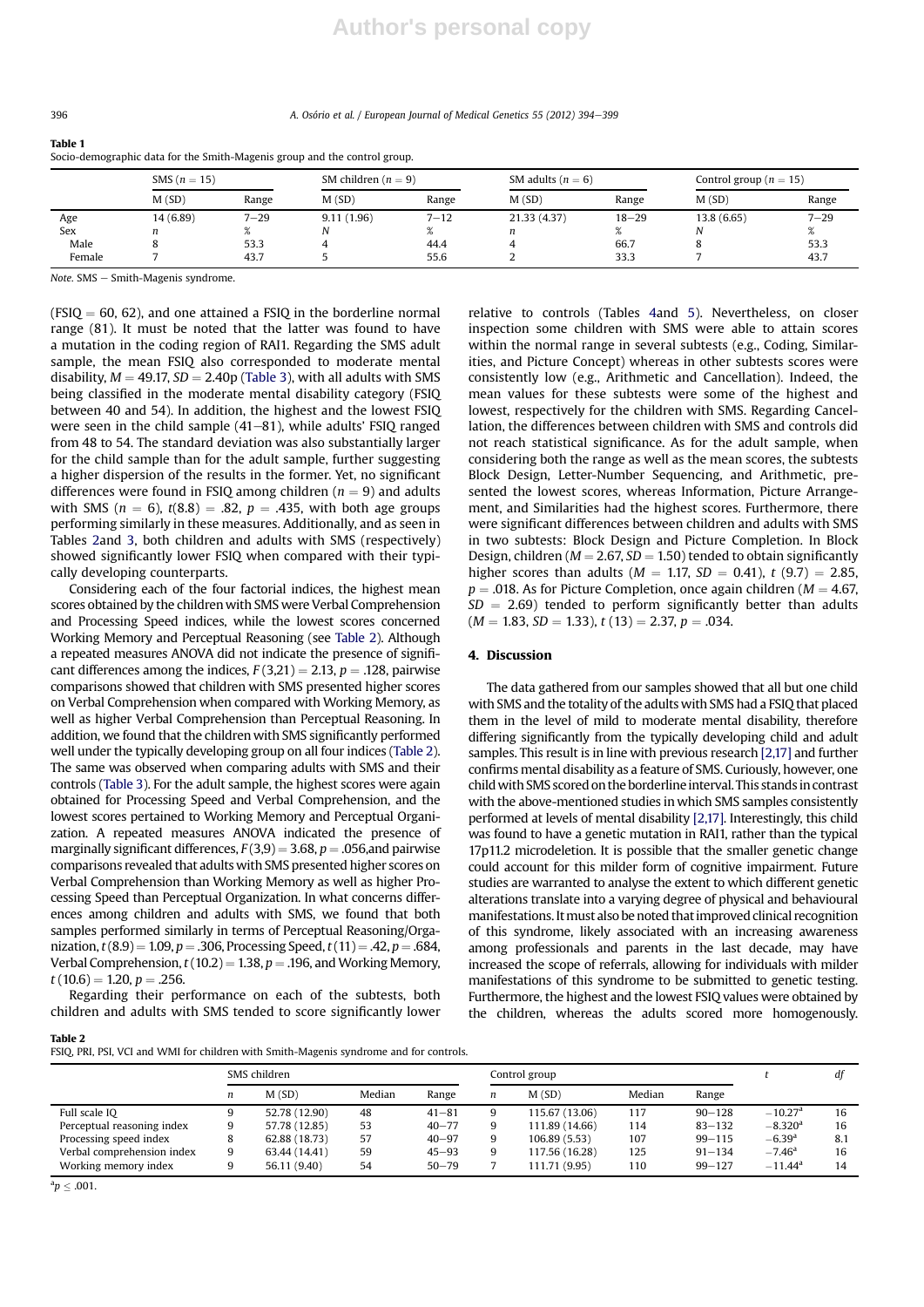A. Osório et al. / European Journal of Medical Genetics 55 (2012) 394-399

| Table 3                                                                              |  |
|--------------------------------------------------------------------------------------|--|
| FSIQ, POI, PSI, VCI and WMI for adults with Smith-Magenis syndrome and for controls. |  |
|                                                                                      |  |

|                               |   | SMS adults   |        |           |   | Control group  |        |            |                       | df      |
|-------------------------------|---|--------------|--------|-----------|---|----------------|--------|------------|-----------------------|---------|
|                               | n | M(SD)        | Median | Range     | n | M(SD)          | Median | Range      |                       |         |
| Full scale IO                 |   | 49.17 (2.40) | 48     | $48 - 54$ | 6 | 111.83 (10.98) | 114.5  | $91 - 121$ | $-13.65^{\rm a}$      | 5.5     |
| Perceptual organization index | 6 | 53.00 (2.45) | 53     | $50 - 57$ | 6 | 107.5 (12.97)  | 111.5  | $87 - 120$ | $-10.10$ <sup>a</sup> | 5.4     |
| Processing speed index        |   | 59.20 (6.22) | 57     | $54 - 70$ |   | 101.20 (6.69)  | 101    | $92 - 109$ | $-10.27$ <sup>a</sup> | $\circ$ |
| Verbal comprehension index    | b | 56.33 (4.50) | 55.5   | $51 - 64$ | 6 | 112.17 (8.84)  | 115    | $96 - 121$ | $-13.77$ <sup>a</sup> | 10      |
| Working memory index          |   | 52.00 (3.08) | 50     | $50 - 57$ |   | $113.00(-)$    | 113    | 113–113    | $-44.24$ <sup>a</sup> |         |

 ${}^{\mathrm{a}}p \leq .001$ .

Accordingly, the standard deviation observed for the children also suggested a higher dispersion of the results in this sample. However, the low number of adults in our sample could have not been sufficient to truly mirror the variability that may occur among adults with SMS. In addition, childhood is a sensitive period of development when a few months or years may result in important differences in FSIQ. Another limitation may be associated with differences between the two instruments used (WISC-IV and WAIS-III). On the one hand, important average increases have been documented in other studies assessing children and adults with these instruments [24]. On the other hand, the WISC-IV includes a recent re-norming aimed to compensate for the Flynn effect [25], which contrasts with the older version of the WAIS used in this study (WAIS-III). However, and despite the aforementioned shortcomings, there were no significant differences between the FSIQ obtained by children and adults with SMS. This result supports previous conclusions [17] of an apparent lack of cognitive decline with age, unlike what is seen in other genetic disorders such as Down syndrome [18] and Williams syndrome [19]. Nevertheless, longitudinal studies are needed to test this hypothesis more accurately.

In what concerns the four Wechsler indices, a pattern of relative strengths and weaknesses was discernible for both samples. There was a primacy of Verbal Comprehension over Working Memory as well as over Perceptual Reasoning for children with SMS. In the adult sample, Verbal Comprehension once again emerged as a relative strengthwhen comparedwithWorkingMemory. In addition for this sample, scores on Perceptual Speed were significantly higher than scores on Perceptual Organization. Thus, Verbal Comprehension was a relative strength for both samples, whereas Working Memory constituted a common relative weakness. These results corroborate previous studies by documenting an impairment of attentional and executive control processes of short-term memory in SMS [4,17]. Furthermore, our finding of a relative preservation in the ability to form verbal concepts is also in line with previous studies, which had suggested long-term memory [4,17] and fund of information [4] to be relative strengths for this syndrome. In addition, our data expand extant research by reporting statistically significant differences that are not limited to specific subtests, but rather refer to broader cognitive domains. Children and adults with SMS performed similarly on the four indices, with both samples showing markedly impaired performance when compared to controls. This result once again reinforces how all assessed cognitive functions are affected in SMS. Interestingly, and in common with other rare genetic syndromes such as Williams syndrome (WS), individuals with SMS present a distinctive pattern of cognitive and behavioural features that make them more likely to be referred to mental health professionals. Curiously, the cognitive profiles of SMS and WS present with some similarities, namely, there are reports relative preservation of verbal abilities [4,19], as well as sharp attentional deficits [4,26] in both syndromes. In turn, this has important implications for cognitive interventions throughout the lifespan [16].

A detailed analysis of subtest performance highlighted significant heterogeneity in both SMS samples. While for some subtests, scores were consistently well under the normal range, for other subtests maximum scores approached those expected for typically developing individuals of the same chronological age. Nevertheless, both samples of SMS performed significantly worse than controls on each subtest (except for Cancellation, between SMS children and their controls). Curiously, children scored significantly higher than adults on Block Design and Picture Completion, two subtests involving perceptual skills. However, given the small sample size and the imbalance between the number of adults and the number of children, it is speculative to suggest that these differences constitute evidence for a specific decline in this cognitive domain. Further studies including both children and adults with SMS may help to clarify this issue.

In conclusion, the present study confirmed mental disability, particularly within the moderate category, as a consistent feature of children and adults with SMS. Furthermore, when compared with their typically developing counterparts, child and adult samples evidenced significant impairments in all four Wechsler indices. However, Verbal Comprehension emerged as a relative strength, whereas Working Memory appeared as a relative weakness. Finally,

Table 4

Wechsler Intelligence Scales Subtests' scores for the children with Smith-Magenis syndrome and the control group.

|                    | SMS children |             |          | Control group |              |           | df                    |     |
|--------------------|--------------|-------------|----------|---------------|--------------|-----------|-----------------------|-----|
|                    | n            | M(SD)       | Range    | n             | M(SD)        | Range     |                       |     |
| Arithmetic         |              | 2.00(1.20)  | $1 - 4$  |               | 12.60 (1.52) | $11 - 15$ | $-14.06a$             | 11  |
| Block design       |              | 2.67(1.50)  | $1 - 6$  |               | 10.29(3.50)  | $6 - 14$  | $-5.38$ <sup>a</sup>  | 7.7 |
| Cancellation       | h            | 1.33(0.82)  | $1 - 3$  |               | 6.33(2.89)   | $3 - 8$   | $-2.93$ <sup>ns</sup> | 2.2 |
| Comprehension      |              | 2.86(2.73)  | $1 - 8$  |               | 13.11 (2.47) | $10 - 17$ | $-7.85$ <sup>a</sup>  | 14  |
| Coding             | 8            | 3.50(4.34)  | $1 - 11$ | 9             | 10.89 (1.45) | $9 - 14$  | $-4.58***$            | 8.4 |
| Digit span         |              | 2.44(1.88)  | $1 - 7$  |               | 11.0(1.58)   | $9 - 13$  | $-10.44$ <sup>a</sup> | 16  |
| Information        |              | 4.71 (3.73) | $1 - 9$  |               | 12.20 (2.39) | $10 - 16$ | $-3.91***$            | 10  |
| Letter-number      | 6            | 3.33 (1.75) | $1 - 6$  |               | 13.14 (3.34) | $10 - 19$ | $-6.44$ <sup>a</sup>  | 11  |
| Matrix             | 9            | 3.44(1.51)  | $2 - 6$  |               | 13.00 (2.38) | $10 - 16$ | $-9.81$ <sup>a</sup>  | 14  |
| Picture completion |              | 4.67(2.69)  | $1 - 9$  |               | 9,25(3,20)   | $7 - 14$  | $-2.68^{\rm b}$       | 11  |
| Picture concept    |              | 4.00(3.04)  | $1 - 10$ | 8             | 13.38 (3.20) | $8 - 18$  | $-6.18a$              | 15  |
| Similarities       |              | 5.50(3.25)  | $1 - 11$ |               | 12.29 (4.23) | $6 - 17$  | $-3.5***$             | 13  |
| Symbol search      |              | 3.38 (1.69) | $1 - 7$  |               | 10.67(1.41)  | $9 - 12$  | $-9.69$ <sup>a</sup>  | 15  |
| Word reasoning     |              | 3.13(1.81)  | $1 - 6$  |               | 14,67 (3.21) | $11 - 17$ | $-7.74$ <sup>a</sup>  | 9   |
| Vocabulary         |              | 2.89(2.03)  | $1 - 7$  |               | 13.89 (3.33) | $9 - 19$  | $-8.45$ <sup>a</sup>  | 16  |

 $a^{\rm a}p\leq$  .001.  $^{\rm b}p\leq$  .05.  $^{\rm \ast\ast}$  :  $p\leq$  .01, ns : non significant ( $p>$  .05).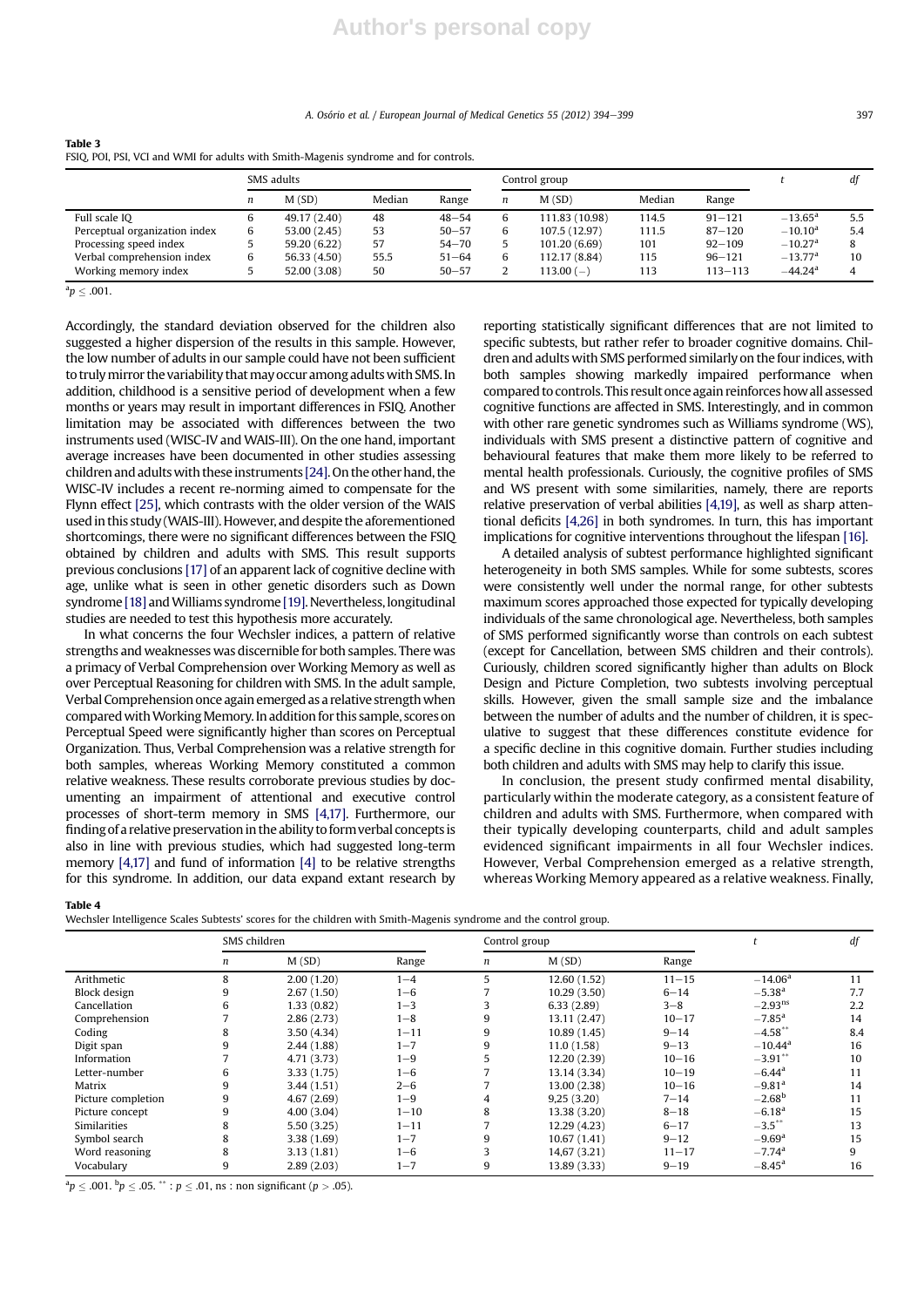#### 398 398 A. Osório et al. / European Journal of Medical Genetics 55 (2012) 394–399

# Table 5

Wechsler Intelligence Scales Subtests' scores for the adults with Smith-Magenis syndrome and the control group.

|                     | SMS adults |            |         | Control group  |              |           | df                    |     |
|---------------------|------------|------------|---------|----------------|--------------|-----------|-----------------------|-----|
|                     | n          | M(SD)      | Range   | n              | M(SD)        | Range     |                       |     |
| Arithmetic          | 6          | 1.67(0.82) | $1 - 3$ | 4              | 11.50(3.11)  | $8 - 15$  | $-6.17^{b}$           | 3.3 |
| Block design        | b          | 1.17(0.41) | $1 - 2$ | 4              | 10.75 (3.59) | $6 - 14$  | $-5.30c$              | 3.1 |
| Comprehension       | b          | 1.83(0.98) | $1 - 3$ | 4              | 13.00 (4.08) | $7 - 16$  | $-5.36b$              | 3.2 |
| Coding              |            | 2.80(1.10) | $1 - 4$ | 4              | 9.50(1.91)   | $8 - 12$  | $-6.64$ <sup>a</sup>  |     |
| Digit span          | b          | 2.00(2.00) | $1 - 6$ | 4              | 12.75 (1.89) | $10 - 14$ | $-8.48$ <sup>a</sup>  |     |
| Information         | h          | 2.17(1.60) | $1 - 5$ | 4              | 11.75 (0.96) | $11 - 13$ | $-10.63$ <sup>a</sup> |     |
| Letter-number       |            | 1.25(0.50) | $1 - 2$ |                | 12.00 (1.41) | $11 - 13$ | $-14.96$ <sup>a</sup> |     |
| Matrix              | b          | 2.17(1.17) | $1 - 4$ |                | 10.50(0.71)  | $10 - 11$ | $-9.22$ <sup>a</sup>  | h   |
| Picture arrangement |            | 2.83(1.33) | $1 - 5$ |                | 9.25(2.22)   | $7 - 12$  | $-5.78$ <sup>a</sup>  |     |
| Picture completion  |            | 1.83(1.33) | $1 - 4$ | 4              | 11.75 (2.63) | $8 - 14$  | $-7.98$ <sup>a</sup>  |     |
| Similarities        | h          | 3.50(1.52) | $1 - 5$ | 4              | 13.50 (4.43) | $8 - 18$  | $-4.33$ <sup>c</sup>  | 3.5 |
| Symbol search       |            | 2.00(1.73) | $1 - 5$ | 4              | 10.25(1.50)  | $9 - 12$  | $-7.5^{\rm a}$        |     |
| Visual puzzles      |            | 1.60(1.34) | $1 - 4$ | $\overline{2}$ | 13.50 (0.71) | $13 - 14$ | $-11.45$ <sup>a</sup> |     |
| Vocabulary          | 6          | 2.00(0.89) | $1 - 3$ | 4              | 11.50 (2.38) | $9 - 14$  | $-9.07a$              | 8   |

 ${}^{a}p \leq .001.$   ${}^{b}p \leq .01.$   ${}^{c}p \leq .05.$ 

we found no evidence for a general cognitive decline with age, with the exception of two subtests in the perceptual domain. To our knowledge, this is the first study to systematically compare the cognitive profile of children and adults with SMS with age- and sexmatched typically developing individuals.

# Acknowledgements

This research was supported by the Portuguese Foundation for Science and Technology (grant PTDC/PSI-PCL/115316/2009) and by Fundación Alicia Koplowitz (5th Call for grants for Research in Childhood and Adolescent Psychiatry Early Neurodegenerative Diseases).

We wish to thank María Lens and Rocío Martinez-Regueiro for their assistance in data collection.

# Appendix 1

Clinical features and medication (SMS group).

| <b>Clinical Features</b>         | Percentage of<br>participants | Age range           |
|----------------------------------|-------------------------------|---------------------|
| Cognitive delay                  | 100                           | $7 - 29$ years      |
| Language delay                   | 73.3                          | $7-29$ years        |
| Motor delay                      | 86.7                          | $7-29$ years        |
| Attention problems               | 100                           | $7 - 29$ years      |
| Aggressive behaviours            | 66.7                          | $7-29$ years        |
| Sleep disturbances               | 60.0                          | $7-23$ years        |
| Repetitive behaviours            | 40.0                          | $7-22$ years        |
| <b>Brachycephaly<sup>a</sup></b> | 20.0                          | 7; 13; 23 years     |
| Down-turned mouth                | 40.0                          | $7 - 23$ years      |
| Small, wide nose                 | 13.3                          | 18 years            |
| Prognathism                      | 13.3                          | 18; 23 years        |
| Brachydactyly                    | 20.0                          | 12; 18; 23 years    |
| Small, broad hands               | 33.3                          | $7-23$ years        |
| <b>Strabismus</b>                | 26.7                          | 7; 12; 18; 23 years |
| Myopia                           | 20.0                          | 7; 13; 18 years     |
| Medication                       | Percentage of<br>participants | Age range           |
| Antipsychotics                   | 46.7                          | $9 - 23$ years      |
| Melatonin                        | 20.0                          | 9; 12; 18 years     |
| <b>Stimulants</b>                | 26.7                          | 7; 9; 13; 18 years  |
| No medication                    | 6.7                           | 7 years             |
| No information available         | 40.0                          | $7-29$ years        |

<sup>a</sup> Data regarding brachycephaly was unavailable for 11 SMS participants. There is report of no brachycephaly for one participant.

#### References

- [1] A.C.M. Smith, L. McGavran, G. Waldstein, Deletion of the 17 short arm in two patients with facial clefts, Am J Hum Genet 34 (1982) (Abstract).
- [2] F. Greenberg, R.A. Lewis, L. Potocki, D. Glaze, J. Parke, J. Killian, et al., Multidisciplinary clinical study of Smith-Magenis syndrome (deletion 17p11.2), Am J Hum Genet 62 (1996) 247-254.
- [3] J.E. Allanson, F. Greenberg, A.C.M. Smith, The face of Smith-Magenis syndrome: a subjective and objective study, J Med Genet 36 (1999) 394-397.
- [4] E.M. Dykens, B.M. Finucane, C. Gayley, Cognitive and behavioural profiles in persons with Smith-Magenis syndrome, J Autism Dev Disord 27 (1997) 203-211.
- [5] J. Andrieux, C. Villenet, S. Quief, S. Lignon, S. Geffroy, C. Roumier, et al., Genotype phenotype correlation of 30 patients with Smith-Magenis syndrome (SMS) using comparative genome hybridisation array: cleft palate in SMS is associated with larger deletions, J Med Genet  $44$  (2007) 537-540.
- [6] S. Girirajan, C.N. Vlangos, B.B. Szomju, E. Edelman, C.D. Trevors, L. Dupuis, et al., Genotype-phenotype correlation in Smith-Magenis syndrome: evidence that multiple genes in 17p11.2 contribute to the clinical spectrum, Genet Med: J Am Col Med Genet 8 (2006) 417–427.
- [7] S.H. Elsea, S. Girirajan, Smith-Magenis syndrome, Eur J Hum Genet 16 (2006)  $412 - 421$ .
- [8] H. De Leersnyder, B. Claustrat, A. Munnich, A. Verloes, Circadian rhythm disorder in a rare disease: Smith-Magenis syndrome, Mol Cell Endocrinol 252  $(2006) 88 - 91$
- [9] L. Potocki, D. Glaze, D.X. Tan, S.S. Park, C.D. Kashork, L.G. Shaffer, et al., Circadian rhythm abnormalities of melatonin in Smith-Magenis syndrome, I Med Genet 37 (2000) 428-433.
- [10] E.M. Dykens, A.C. Smith, Distinctiveness and correlates of maladaptive behaviour in children and adolescents with Smith-Magenis syndrome, J Intellect Disabil Res: JIDR 42 (Pt 6) (1998) 481-489.
- [11] P. Howlin, O. Udwin, Outcomes in neurodevelopmental and genetic disorders, Cambridge University Press, Cambridge, MA, 2002.
- [12] A.L. Gropman, W.C. Duncan, A.C. Smith, Neurologic and developmental features of the Smith-Magenis syndrome (del 17p11.2), Paediatr Neurol 34  $(2006)$  337-350.
- [13] K. Sarimski, Communicative competence and behavioural phenotype in children with Smith-Magenis syndrome, Genet Couns 15 (2004) 347-355.
- [14] A.C. Smith, E. Dykens, F. Greenberg, Behavioral phenotype of Smith-Magenis syndrome (del 17p11.2), Am J Med Genet 81 (1998) 179e185. [15] S.C. Martin, P.L. Wolters, A.C. Smith, Adaptive and maladaptive behavior in
- children with Smith-Magenis Syndrome, J Autism Dev Disord 36 (2006)  $541 - 552.$
- [16] O. Udwin, Williams and Smith-Magenis syndromes, in: P. Howlin, O. Udwin (Eds.), Outcomes in neurodevelopmental and genetic disorders, Cambridge University Press, Cambridge, MA, 2002, pp. 299-325.
- [17] O. Udwin, C. Webber, I. Horn, Abilities and attainment in Smith-Magenis syndrome, Dev Med Child Neurol 43 (2001) 823–828.
- [18] C.J. Dunst, Stage transitioning in the sensorimotor development of Down's syndrome infants, J Ment Defic Res 32 (Pt 5) (1988) 405-410.
- [19] A. Sampaio, M. Fernandez, M. Henriques, A. Carracedo, N. Sousa, O.F. Goncalves, Cognitive functioning in Williams syndrome: a study in Portuguese and Spanish patients, Eur J Paediatr Neurol 13 (2009) 337-342.
- [20] S.H. Elsea, S. Girirajan, Smith-Magenis syndrome, Eur J Hum Genet 16 (2008)  $412 - 421$ .
- [21] D. Wechsler, Wechsler intelligence scale for children, 4th ed. Psychological Corporation, San Antonio, TX, 2003.
- [22] D. Wechsler, Wechsler adult intelligence scale, 3rd ed. Psychological Corporation, San Antonio, TX, 1997.